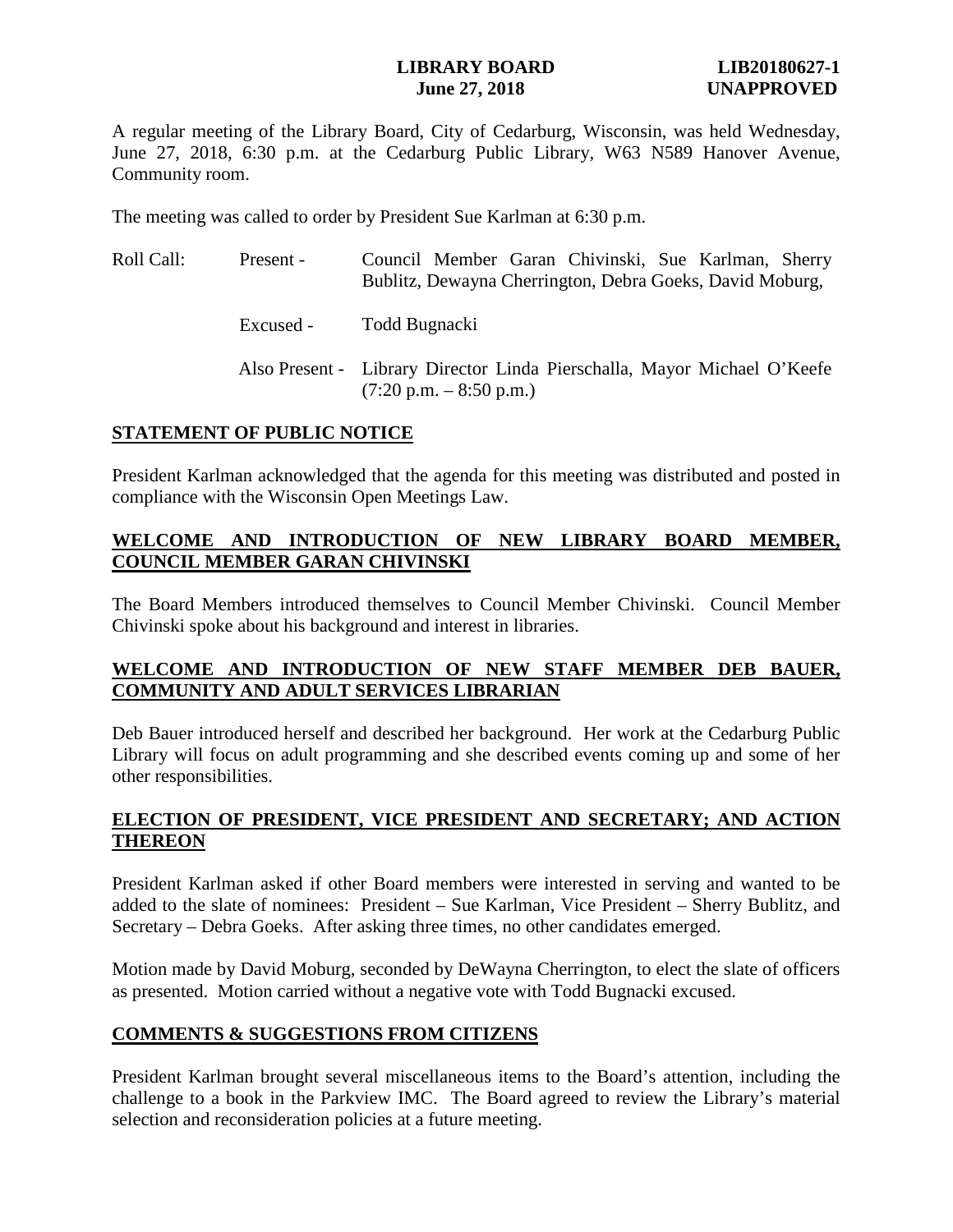## **LIBRARY BOARD LIB20180627-2 June 27, 2018 UNAPPROVED**

## **APPROVAL OF MINUTES**

Motion made by Sherry Bublitz, seconded by David Moburg, to approve the minutes from the April 25, 2018 meeting as presented. Motion carried without a negative vote with Todd Bugnacki excused.

## **APPROVAL OF BILLS & FINANCIAL STATEMENTS**

Motion made by Sherry Bublitz, seconded by Debra Goeks, to approve the bills and financial statements as presented. Motion carried without a negative vote with Todd Bugnacki excused.

### **REPORTS**

#### **Director's Report**

Director Pierschalla reviewed her progress in her annual goals and then described her experience attending the ALA Conference in New Orleans. Board members also briefly reviewed reports from other staff members.

#### **School Report** - None

#### **NEW BUSINESS**

#### **Review 3D Printer Use Policy; and Action Thereon**

Director Pierschalla reviewed the main revisions to the policy.

Motion made by Sherry Bublitz, seconded by Debra Goeks, to approve the policy as presented with two changes:

- Correct "if" to "is" on page 2,  $4<sup>th</sup>$  bullet point.
- Add revision history to bottom of policy.

Motion carried without a negative vote with Todd Bugnacki excused.

### **Review and Certify Code of Ethics; and Action Thereon**

Motion made by David Moburg, seconded by DeWayna Cherrington, to certify that all members of the Board have reviewed the Code of Ethics and the Board certifies its compliance with the Code. Motion carried without a negative vote with Todd Bugnacki excused.

#### **Discuss Implementing a Strategic Planning Process Incorporating Self-Analysis Using New DPI Standards; and Action Thereon**

Debra Goeks presented information to the Board about options for undertaking a strategic planning process. The Board discussed possible sources of funding and best timing for this initiative.

The Board members agreed to undertake a strategic planning process and explore the next steps with WILS as the consultant. Director Pierschalla suggested starting after budget time, perhaps in October. DeWayna Cherrington suggested that perhaps the Friends of the Library might be able to help with funding.